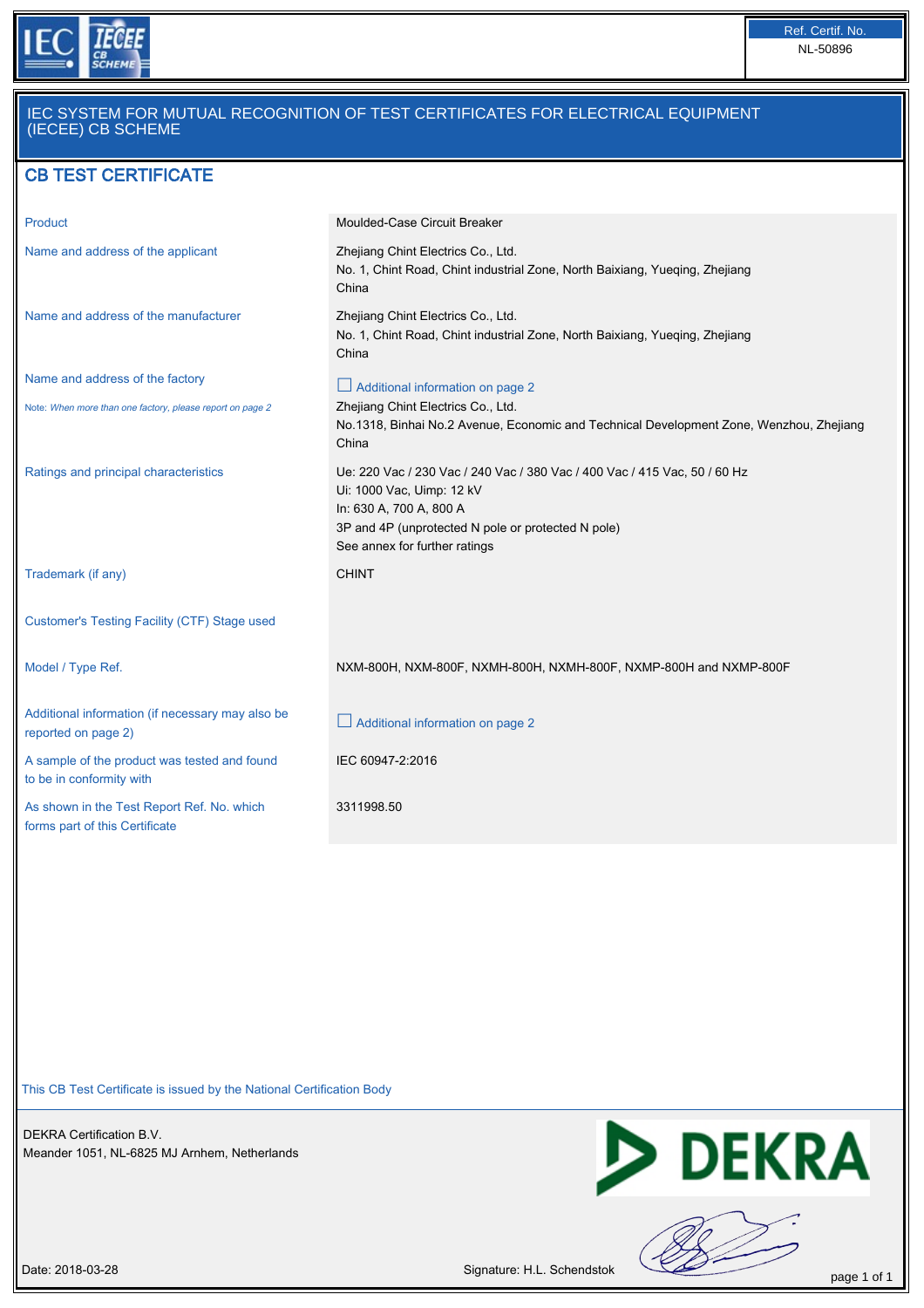

## ANNEX TO CB TEST CERTIFICATE NL-50896 page 1 of 2

| <b>Ratings:</b>                                         |                                                                         |
|---------------------------------------------------------|-------------------------------------------------------------------------|
| number of poles                                         | 3P and 4P (unprotected N pole or protected N pole)                      |
| protected pole                                          | 3 or 4                                                                  |
| rated operational voltage (Ue)                          | 220 Vac / 230 Vac / 240 Vac / 380 Vac / 400 Vac / 415 Vac               |
| rated insulation voltage (Ui)                           | 1000 Vac                                                                |
| rated impulse withstand voltage                         | 12 kV                                                                   |
| (Uimp)                                                  |                                                                         |
| rated current (In)<br>rated operational current (le)    | 630 A, 700 A, 800 A<br>Equal to In                                      |
| conventional thermal current (Ith)                      | $:$ Equal to In                                                         |
| current rating for four-pole circuit-                   | $:$ Equal to In                                                         |
| breakers                                                |                                                                         |
| rated frequency                                         | 50 / 60 Hz                                                              |
| reference temperature                                   | 40 °C or 55 °C                                                          |
| rated service short-circuit breaking                    | 75 kA at 220 Vac / 230 Vac / 240 Vac,                                   |
| capacity (Ics)                                          | 50 kA at 380 Vac / 400 Vac / 415 Vac                                    |
| suitable for isolation                                  | Suitable                                                                |
| selectivity category<br>safety distance (screen-circuit | A<br>Front / Back: 0 mm,                                                |
| breaker)                                                | Left / Right: 100 mm,                                                   |
|                                                         | Up / Down: 100 mm                                                       |
| instantaneous release                                   | Magnetic type, fixed,                                                   |
|                                                         | 2 poles in series: $\text{li} = 10 \text{ ln}$                          |
|                                                         | single pole: 12 In                                                      |
| time setting of the instantaneous                       | Fixed                                                                   |
| release                                                 |                                                                         |
| inverse time delay release                              | ÷.<br>Thermal type, Fixed or adjustable Ir: $(0,7, 0,8, 0,9, 1,0)$ x In |
| time setting of the inverse time                        | Fixed, trip time at 2 In: 2 min $\leq t \leq 18$ min                    |
| delay release                                           |                                                                         |
| method of mounting                                      | Fixed                                                                   |
| <b>EMC</b> environment                                  | A and B                                                                 |
| individual pole short-circuit breaking                  | 9,6 kA at 415 Vac                                                       |
| capacity (lit)<br>rated tightening torque for terminals | 30 Nm                                                                   |
| line/load terminal                                      | Marked                                                                  |
| Connection                                              | Copper conductor with cable lug                                         |
|                                                         |                                                                         |
|                                                         |                                                                         |
| rating - NXM-800H                                       |                                                                         |
| rated ultimate short-circuit breaking                   | 100 kA at 220 Vac / 230 Vac / 240 Vac                                   |
| capacity (Icu)                                          | 70 kA at 380 Vac / 400 Vac / 415 Vac                                    |
| rating - NXMH-800H                                      |                                                                         |
| rated ultimate short-circuit breaking                   | 100 kA at 220 Vac / 230 Vac / 240 Vac                                   |
| capacity (Icu)                                          | 70 kA at 380 Vac / 400 Vac / 415 Vac                                    |
|                                                         |                                                                         |
| rating $-$ NXMP-800H                                    |                                                                         |
| rated ultimate short-circuit breaking                   | 100 kA at 220 Vac / 230 Vac / 240 Vac<br>÷.                             |
| capacity (Icu)                                          | 70 kA at 380 Vac / 400 Vac / 415 Vac                                    |
|                                                         |                                                                         |
| rating - NXM-800F                                       |                                                                         |
| rated ultimate short-circuit breaking                   | 75 kA at 220 Vac / 230 Vac / 240 Vac                                    |
| capacity (Icu)                                          | 50 kA at 380 Vac / 400 Vac / 415 Vac                                    |
|                                                         |                                                                         |
| rating - NXMH-800F                                      |                                                                         |
| rated ultimate short-circuit breaking                   | 75 kA at 220 Vac / 230 Vac / 240 Vac                                    |
| capacity (Icu)                                          | 50 kA at 380 Vac / 400 Vac / 415 Vac                                    |